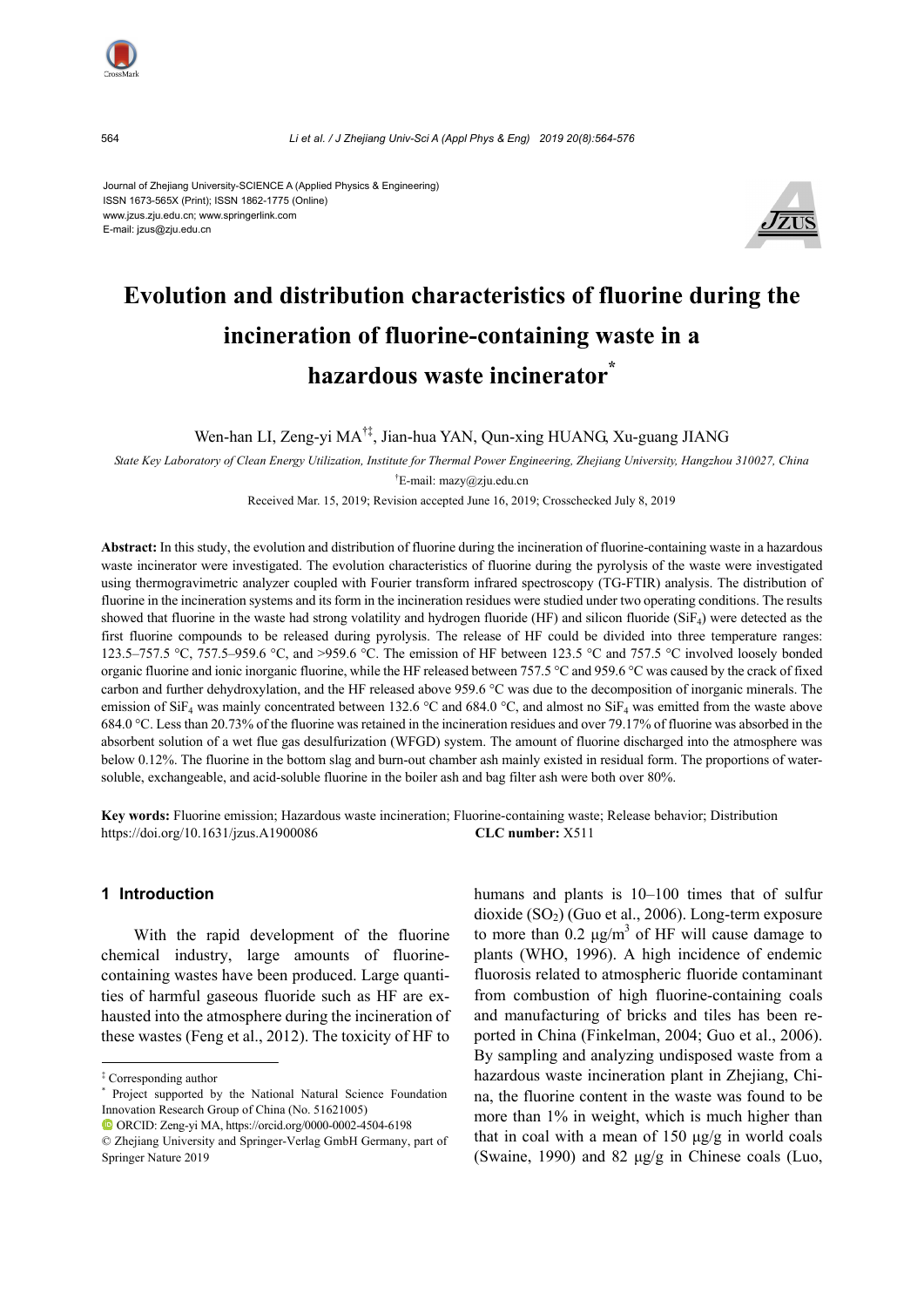2005). If the waste with high fluorine content cannot be properly treated, the gaseous fluoride emitted during incineration will cause serious threats to the health of nearby residents (Feng et al., 2016). In addition to environmental concerns, the released HF also gives rise to problems of equipment corrosion (Guo et al., 2006).

The hazardous waste incineration system generally features a rotary kiln coupled with a secondary combustion chamber (Feng et al., 2012). In the rotary kiln, the waste is heated to  $700-800$  °C for pyrolysis gasification. A reducing atmosphere is adopted in the rotary kiln to prevent slagging. Then the flue gas generated in the rotary kiln is sent to the secondary combustion chamber, where the temperature is above 1100 °C, for the complete combustion of persistent organic pollutants (Feng et al., 2016; Wang et al., 2018). Compared to the heat treatment of coals and clay materials, different fluorine contents and treatment processes can lead to different release behavior of fluorine during the incineration of fluorinecontaining waste and thus it is imperative to investigate that release behavior for evaluation and control of fluorine pollution.

Fluorine in the waste is released into the flue gas and is partially enriched in the incineration residues during incineration. Previous studies (Piekos and Paslawska, 1998; Prasad, 2007) suggested that fluorine in coal fly ash was prone to leaching under landfill conditions. The leaching characteristics of fluorine are closely related to the concentration and occurrence of its different forms (Wenzel and Blum, 1992; Piekos and Paslawska, 1998; Wang et al., 2002). It is thus essential for the environmental risk assessment of fluorine emission to investigate the distribution of fluorine in the incineration systems and the forms in which it occurs in the incineration residues.

Previous research has focused on fluorine emission during the thermal treatment of coal (Bauer and Andren, 1985; Qi et al., 2002, 2003; Li et al., 2005; Guo et al., 2006) and in ceramic manufacturing (García-Ten et al., 2006; González et al., 2006; Monfort et al., 2008). Qi et al. (2002) suggested that fluorine in coal might exist in the lattice of minerals, in the form of water-soluble salts or in the form of inorganic minerals, or be absorbed on the surface of particles. Guo et al. (2006) studied the release behavior of fluorine during thermal treatments of coals in nitrogen  $(N_2)$ , water vapor  $(H_2O)$ , and carbon dioxide  $(CO_2)$  atmospheres, and concluded that the release of fluorine was significantly promoted in an  $H<sub>2</sub>O$  atmosphere. Li et al.  $(2005)$  observed that a  $CO<sub>2</sub>$  atmosphere was more favorable to the release of fluorine compared with an  $N_2$  one. During the heat treatment of clay materials, Monfort et al. (2008) found that fluorine gases, in which the most abundant compound was HF, started to volatize at temperatures 600–800 °C. García-Ten et al. (2006) suggested that adding calcium compounds favored the retention of fluorine in fluorite (CaF<sub>2</sub>) and cuspidine (Ca<sub>4</sub>Si<sub>2</sub>O<sub>7</sub>F<sub>2</sub>) at low temperatures (850–1000  $^{\circ}$ C) during the firing of ceramic materials, whereas it was ineffective at higher temperatures as  $CaF_2$  and  $Ca_4Si_2O_7F_2$  are unstable above 1100 °C. Relatively little research on the evolution and distribution of fluorine during the incineration of fluorine-containing waste has been conducted.

In this study, we investigated (1) the release behavior of fluorine during the incineration of fluorinecontaining waste, (2) the distribution of fluorine in the incineration systems, and (3) the occurrence form of fluorine in the incineration residues. Thermogravimetric analyzer coupled with Fourier transform infrared spectroscopy (TG-FTIR) analysis was used to investigate the release behavior of emitted gaseous fluoride, as it monitors continuously both the time dependent evolution of the gases and the weight of non-volatile materials (Zhu et al., 2008). It has been widely used in the analysis of pyrolysis and combustion characteristics of solid fuels (Zhu et al., 2008; Tao et al., 2010; Ahamad and Alshehri, 2012). The concentration and mass distribution of fluorine in the incineration systems were investigated in a full-scale incinerator. The sequential chemical extraction (SCE) test was performed to analyze the occurrence form of fluorine in the incineration residues. The information gained from this study on the fate and mass flow of fluorine during the incineration of fluorine-containing waste can establish a foundation for further strategies for controlling fluorine pollution.

#### **2 Experimental**

#### **2.1 Sample collection**

The samples were obtained from a hazardous waste incineration plant located in Zhejiang, China. The hazardous waste was from the factories producing fluorinated chemicals near the incineration plant.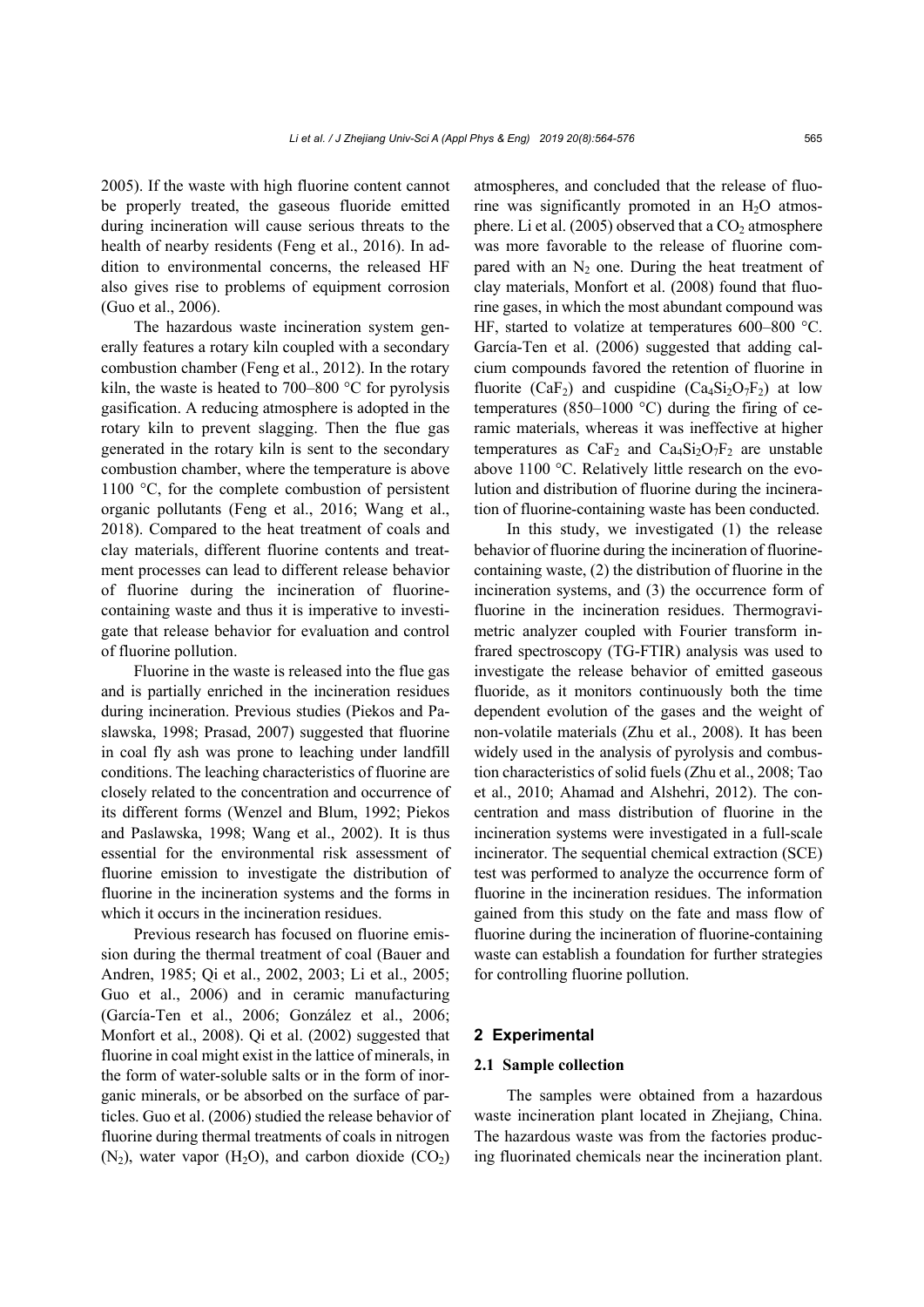Information on the hazardous waste incineration plant is shown in Table 1. The diagram of the incineration plant is shown in Fig. 1 and the sampling points are the same as that in our previous work (Li et al., 2018).

Sampling campaigns were carried out under two operating conditions (#1 and #2). The incinerator operating temperatures during the sampling period are shown in Table 2. The waste, bottom slag, burn-out chamber ash, boiler ash, bag filter ash, and the adsorbent solution of the wet flue gas desulfurization (WFGD) system were collected at 2-h intervals. The sampling of fluorine in the flue gas was carried out according to Chinese national standard (MEE, 2013) and the sampling apparatus is presented in Fig. 2. Particulate fluorine in the flue gas was collected on the filter cartridge and 0.1 mol/L potassium hydroxide (KOH) solution was used as the absorption solution for the vapor-phase fluorine. The temperature of the sampling tube and the filter was controlled at about 185 °C to avoid the condensation of water vapor in which fluorine gas could dissolve. The pumping flow of the extraction pump was set at 1.5 L/min and the sampling time for each sample was 45 min. In addition, during the sampling of fluorine in the downstream flue of the WFGD system, a condensate collector was added in front of the absorption bottle to collect the fluorine in the water vapor or in the droplets. The condensate was rapidly separated from the gas path to avoid the absorption of fluorine into the condensate.

## **2.2 Sample analysis**

All the solid samples were dried in a desiccator to a constant weight at 55 °C before analysis. The bag filter ash was separated into six fractions  $\left( \langle 75 \mu m \rangle \right)$ 75–106 μm, 106–150 μm, 150–270 μm, 270–550 μm, and >550 μm) by vibrating screens. The industrial and elemental analyses of the waste are shown in Table 3. High fluorine content (1.65% for #1 and 1.36% for #2) was found in the waste.

TG-FTIR analysis was conducted in a Netzsch STA 499 F3 Jupiter® (Netzsch, Germany) coupled with a Bruker Tensor (Bruker, Germany). To reduce secondary reactions, the stainless transfer pipe and gas cell (20-cm optical path length) were heated at 200 °C. Resolution of the spectrum was set as  $4 \text{ cm}^{-1}$ within a spectral region 4000–600  $cm^{-1}$  and the scan frequency was set at 20 times per minute. Approximately 12 mg of the waste was used in each TG-FTIR analysis. Nitrogen was used as the carrier gas at a flow rate of 30 mL/min. A heating rate of 20  $\degree$ C/min



**Table 1 Information of the hazardous waste incineration plant** 

Reprinted from (Li et al., 2018), Copyright 2018, with permission from Elsevier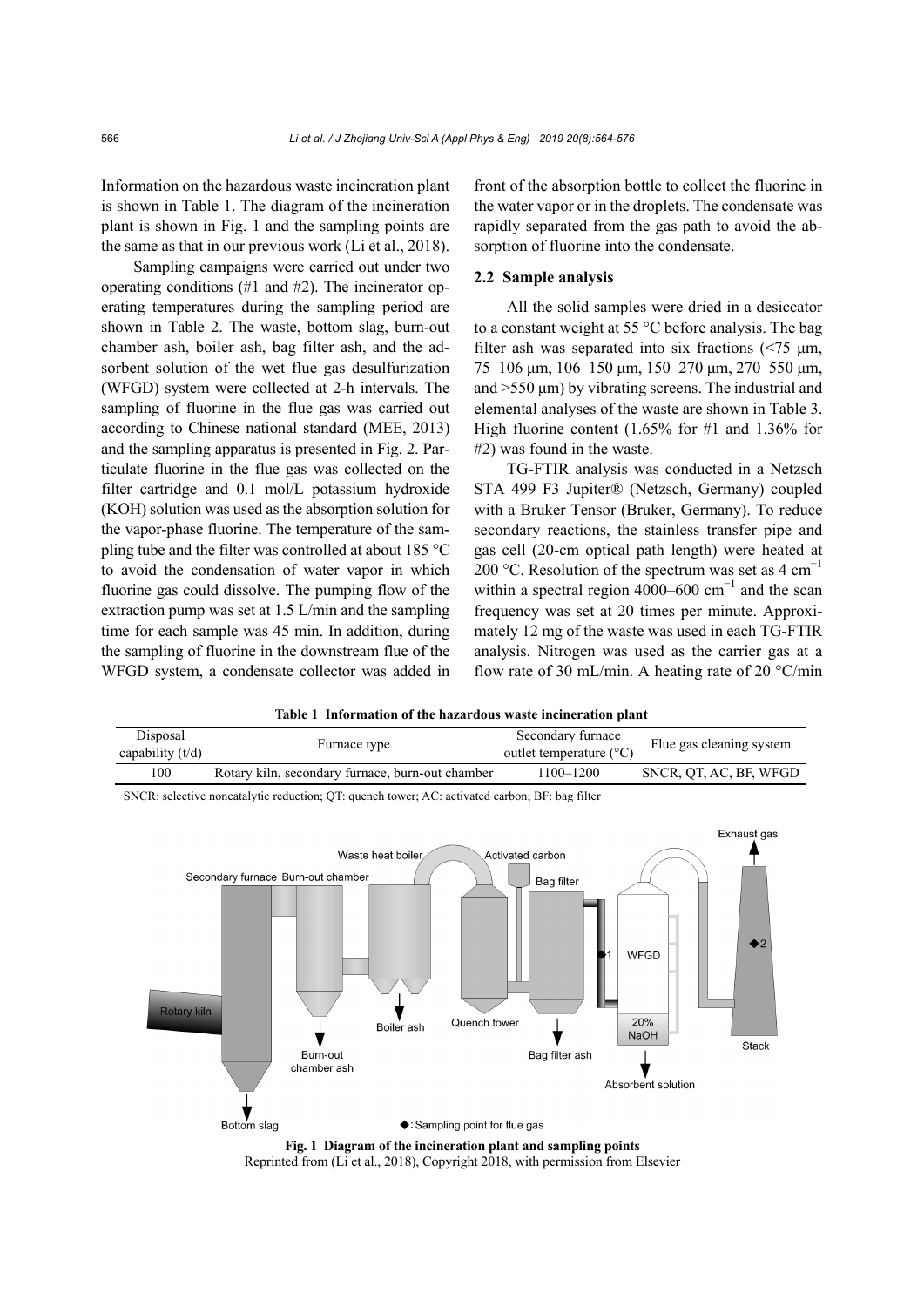was adopted and 1400 °C was set as the final temperature. A crucible made of α-alumina oxide was used to avoid reaction with corrosive gases at high temperature. As buoyancy is the main source of error during TG experiments (Li and Suzuki, 2009), a blank run was carried out to correct the buoyancy effect prior to the experiments with the real sample.

**Table 2 Incinerator operating temperatures of #1 and #2** 



**Fig. 2 Sampling apparatus for fluorine in the flue gas**  1: sampling tube; 2: filter; 3: flue wall; 4: heating zone; 5 and 6: cut-off valves; 7–10: absorption bottles; 11: ice-water bath; 12: desiccator; 13: pressure sensor; 14: temperature sensor; 15: flow sensor; 16: flow control device; 17: extraction pump

**Table 3 Industrial and elemental analyses of the hazardous waste (in weight, dry air basis)** 

|                             | Value  |        |  |
|-----------------------------|--------|--------|--|
| Item                        | #1     | #2     |  |
| Moisture $(\% )$            | 5.35   | 6.89   |  |
| Ash $(\% )$                 | 21.44  | 19.04  |  |
| Volatile matter $(\%)$      | 48.57  | 46.31  |  |
| Fix carbon $(\% )$          | 24.64  | 27.76  |  |
| Low heating value $(MJ/kg)$ | 15.635 | 14.017 |  |
| C(%)                        | 28.56  | 27.97  |  |
| $H(\% )$                    | 2.57   | 3.26   |  |
| N(%                         | 3.42   | 4.66   |  |
| S(%)                        | 2.85   | 2.76   |  |
| O(%)                        | 35.81  | 35.42  |  |
| $F(\%)$                     | 1.65   | 1.36   |  |
| $Cl($ % $)$                 | 2.85   | 3.61   |  |
| Si (%)                      | 0.64   | 0.81   |  |
| Ca (%)                      | 1.76   | 1.45   |  |
| Al $(\%$                    | 2.35   | 1.43   |  |
| Na $(\%)$                   | 7.25   | 8.63   |  |

The fluorine content in the waste and incineration residues was obtained using a combustionhydrolysis/ion chromatography (IC) method in accordance with Chinese national standard (AQSIQ and SA, 2014). The combustion-hydrolysis apparatus is illustrated in Fig. 3. An alundum tube and boats made of α-alumina oxide were used to avoid the reaction with HF at high temperature. In each test, 0.5 g sample was mixed evenly with 0.5 g quartz sand in the porcelain boat, then another 0.5 g quartz sand was laid on the surface. The porcelain boat was gradually placed in the tube furnace that had been preheated up to 1100 °C. The oxygen flow was adjusted to 400 mL/min. The evaporation of the steam generator was adjusted to control the volume of condensate at 2.5–3.0 mL/min and the volume of condensate was finally controlled within 85 mL. The pH value of the condensate was adjusted to 6 with sodium citrate and potassium nitrate solution  $(C_3H_4OH(COONa)_3-KNO_3)$ as a total ionic strength adjustment buffer. The fluorine concentration of the condensate was analyzed by high pressure IC (Thermo Fisher Scientific Dionex Integrion, Waltham, USA). The content of particulate fluorine on the filter was also determined by the combustion-hydrolysis/IC method. All the samples were tested three or more times to maintain the relative standard deviation within  $\pm 5\%$ .

A modified sequential extraction method was employed (He et al., 1998) to analyze the occurrence form of fluorine in the incineration residues. Watersoluble fluorine is composed of fluorine in the form of its ion and in complexes on the surface of particles. Exchangeable fluorine refers to the fluorine adsorbed on particles with exchangeable positive charge by electrostatic attraction, and it can be leached out in 1 mol/L MgCl<sub>2</sub> (He et al., 1998). Acid-soluble fluorine consists of the fluorine which is adsorbed on Al-, Mn-, and Fe-oxides/oxyhydroxides or retained in CaF2. Organically bound fluorine is composed of fluorine related to organic materials. The residual form of fluorine is likely to occur in the lattice of minerals.

A SCE test was performed on 10 g of the incineration residue using the extraction sequence shown in Table 4. In each step, 50 mL of the specific reagent was used to extract the sample and a highspeed freeze centrifuge (TGL18M, Kaida China) was used to separate the leachate from the solid. The pH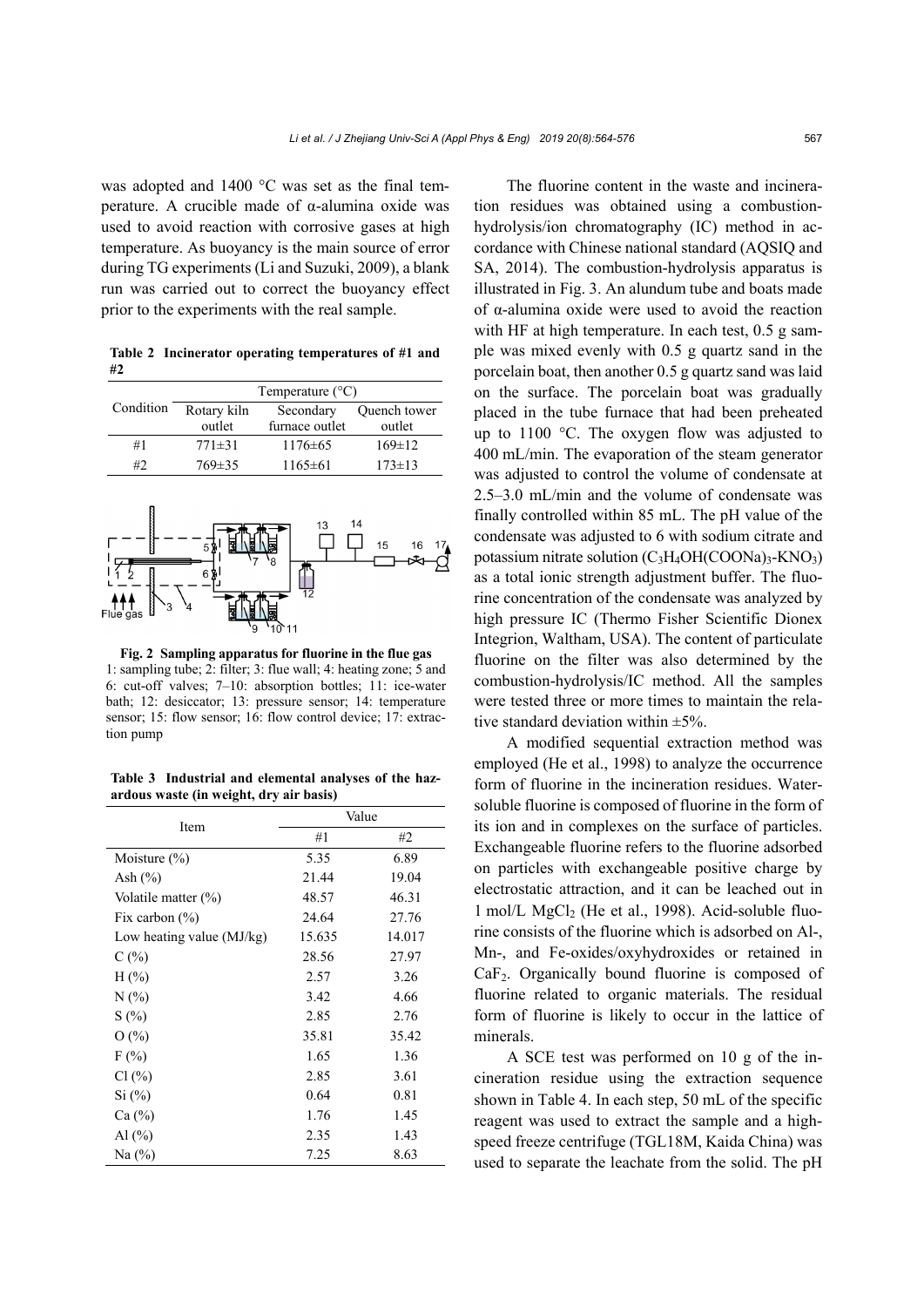| <b>Step</b> | Speciation        | Reagent                                                                                                                                                                            | Condition                                 |
|-------------|-------------------|------------------------------------------------------------------------------------------------------------------------------------------------------------------------------------|-------------------------------------------|
|             | Water-soluble     | Deionized water                                                                                                                                                                    | 70 °C, rotating oscillation, 3 h          |
|             | Exchangeable      | $1 \text{ mol/L MgCl}_2$                                                                                                                                                           | 25 °C, rotating oscillation, 6 h          |
|             | Acid-soluble      | $0.04$ mol/L NH <sub>2</sub> OH HCl in 20% HNO <sub>3</sub> (in volume)                                                                                                            | $60^{\circ}$ C, rotating oscillation, 6 h |
| 4           | Organically bound | Pretreat the sample with 0.02 mol/L HNO <sub>3</sub> and 30% H <sub>2</sub> O <sub>2</sub> 25 °C, rotating oscillation, 3 h<br>(in volume); $3.2 \text{ mol/L CH}_3\text{COONH}_4$ |                                           |
|             | Residual          |                                                                                                                                                                                    | 105 °C, drying in the oven, 2 h           |

**Table 4 Sequential chemical extraction scheme for the incineration residues** 



**Fig. 3 Combustion-hydrolysis apparatus** 

value of the extract solution was adjusted with  $C_3H_4OH(COONa)$ <sub>3</sub>-KNO<sub>3</sub> and high pressure IC was used to determine the fluorine content in the extract solution. The fluorine content in the residual fraction was determined by the combustion-hydrolysis/IC method.

## **3 Results and discussion**

#### **3.1 TG-FTIR analysis**

The TG and differential thermogravimetry (DTG) curves of the hazardous waste of #1 and #2 during pyrolysis are displayed in Fig. 4. The following account is illustrated by the waste sample of #1 as a similar pyrolysis process was found for both #1 and #2. The pyrolysis process of the waste was divided into three stages based on the DTG curve. The first stage was from 120 °C to 620 °C and 28.7% of weight loss occurred in this stage. It was observed from the infrared radiation (IR) spectrum at 457 °C in Fig. 5 that  $CO<sub>2</sub>$ ,  $SO<sub>2</sub>$ , ketone, ester, ether, acid, and aldehyde were emitted in this stage, which indicated that the first stage was the fast thermal decomposition of the organic component. Meanwhile, four characteristics branches (3801.5 cm<sup>-1</sup>, 3853.6 cm<sup>-1</sup>, 3901.8 cm<sup>-1</sup>, and 3948.1  $\text{cm}^{-1}$ ) ascribed to HF and the vibrational absorption bands of SiF<sub>4</sub> around 1016.4 cm<sup>-1</sup> were also found in this stage. The second stage was from 620 °C to 820 °C and 7.6% of weight loss occurred. The characteristic bands of the functional group C=O and C-O were observed in the IR spectrum at 808 °C in Fig. 5.  $CO<sub>2</sub>$  and carbon monoxide (CO) were the main pyrolysis gaseous products in this stage, which indicated that the second stage was the further cracking of fixed carbon. The last stage, which was from 820 °C to the end of the heating process, was the further decomposition of the residues and inorganic minerals. The total weight loss of the sample during pyrolysis was 75.5%. During the whole pyrolysis process, the characteristic bands of fluorinated hydrocarbons, such as  $CF_3H$  and  $CFH_3$ , were not detected in the IR spectrum.

The absorbance with temperature at the characteristic wavenumbers of HF and  $SiF<sub>4</sub>$  was plotted as shown in Fig. 6 to investigate the evolution of HF and SiF4 during pyrolysis. The wavenumbers corresponding to the highest absorbance for HF  $(3853.6 \text{ cm}^{-1})$ and SiF<sub>4</sub> (1016.4 cm<sup>-1</sup>) in the IR spectrum were chosen as the characteristic wavenumbers. It was observed that the emission of HF could be divided into three stages. In the first stage, the release of HF started at 123.5 °C and increased with temperature to reach its peak value at 472.6 °C. Then it decreased gradually as the temperature rose to 757.5 °C. Qi et al. (2003) suggested that fluorine in water-soluble salts was released with the evaporation of adsorptive water and constructive water under 700 °C. The hydrolysis process of F<sup>−</sup> can be described by the following chemical reactions (Qi et al., 2002):

$$
\text{OH}^- + \text{F}^- \xrightarrow{\longrightarrow} (\text{OH}^-)^* + (\text{F}^-)^* \xrightarrow{\longrightarrow} \text{HF} \uparrow + \text{O}^{2-}, \quad (1)
$$

$$
H^+ + F^- \xrightarrow{\longrightarrow} (H^+)^* + (F^-)^* \xrightarrow{\longrightarrow} HF \uparrow, \tag{2}
$$

$$
H_2O + F^- \longrightarrow OH^- + HF \uparrow,
$$
 (3)

where  $(OH^-)^*$ ,  $(F^-)^*$ , and  $(H^+)^*$  are the activated states of the corresponding ions. In addition, fluorine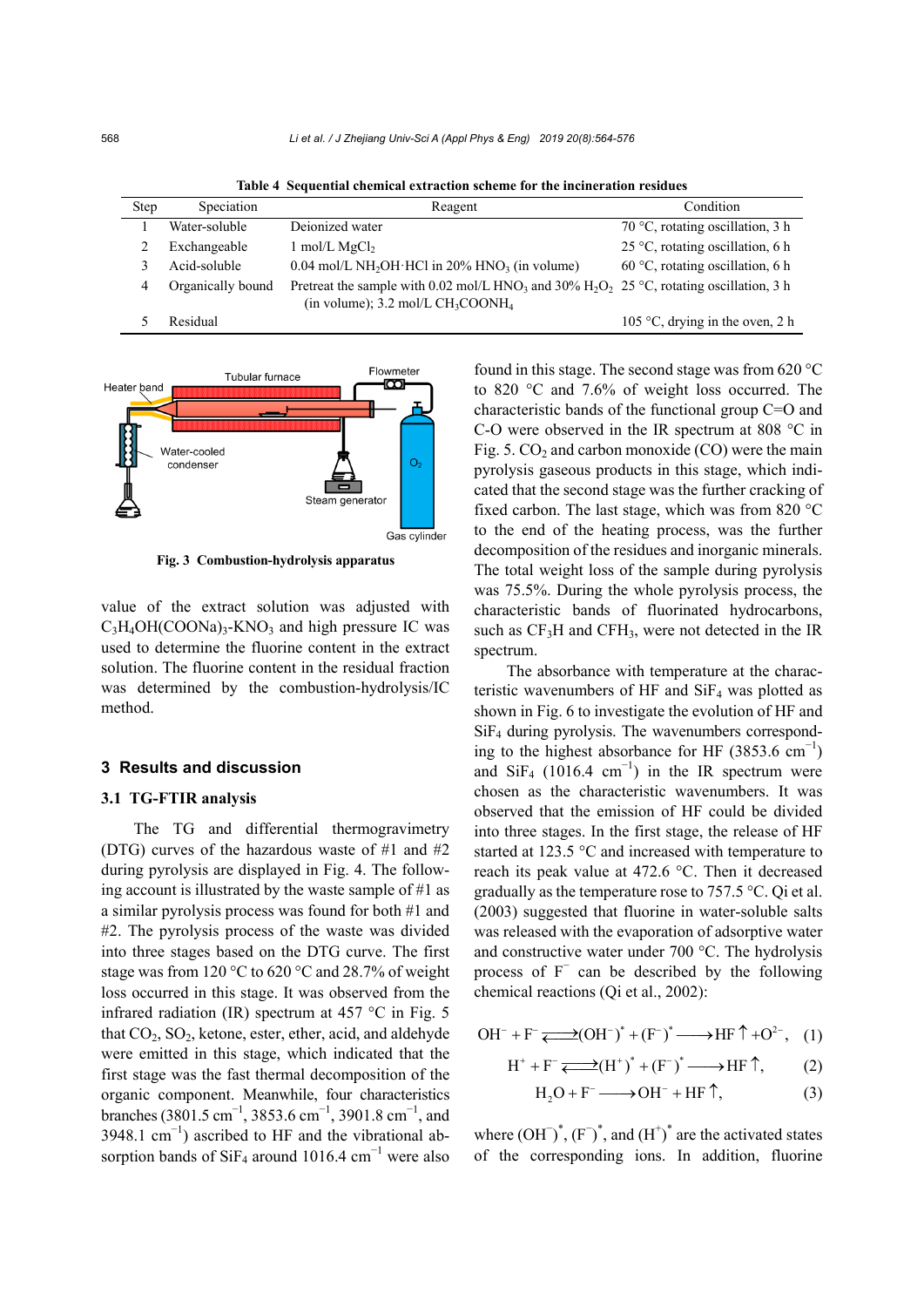

(a)  $457 \, \degree C$ ; (b) 808  $\degree C$ 

coexisting with organic matter was released with the fracture of the hydrocarbon chain (Burgess Jr et al., 1995; Qi et al., 2002). The released fluorine tended to react with activated hydrogen ions in water vapor to generate HF (Liu, 1993). Therefore, the emission of HF in the first stage can not only be caused by the hydrolysis of F<sup>−</sup> with evaporation of adsorptive and constructive water, but also be due to the decomposition of the organic components. The second stage was from 757.5 °C to 959.6 °C and reached its peak at 812.6 °C. The peak in the second stage was mainly due to the cracking of fixed carbon and further dehydroxylation (Chipera and Bish, 2002). The final stage was from 959.6 °C to the end of the heating process, and the emission of HF increased slowly with rising temperature. This is because the emission of HF in this stage was due to the decomposition of inorganic minerals promoted by the rising temperature,



**Fig. 6 Evolution of HF and SiF4 emitted in the pyrolysis** 

which is consistent with the results of previous studies (Li et al., 2005; Guo et al., 2006; Monfort et al., 2008).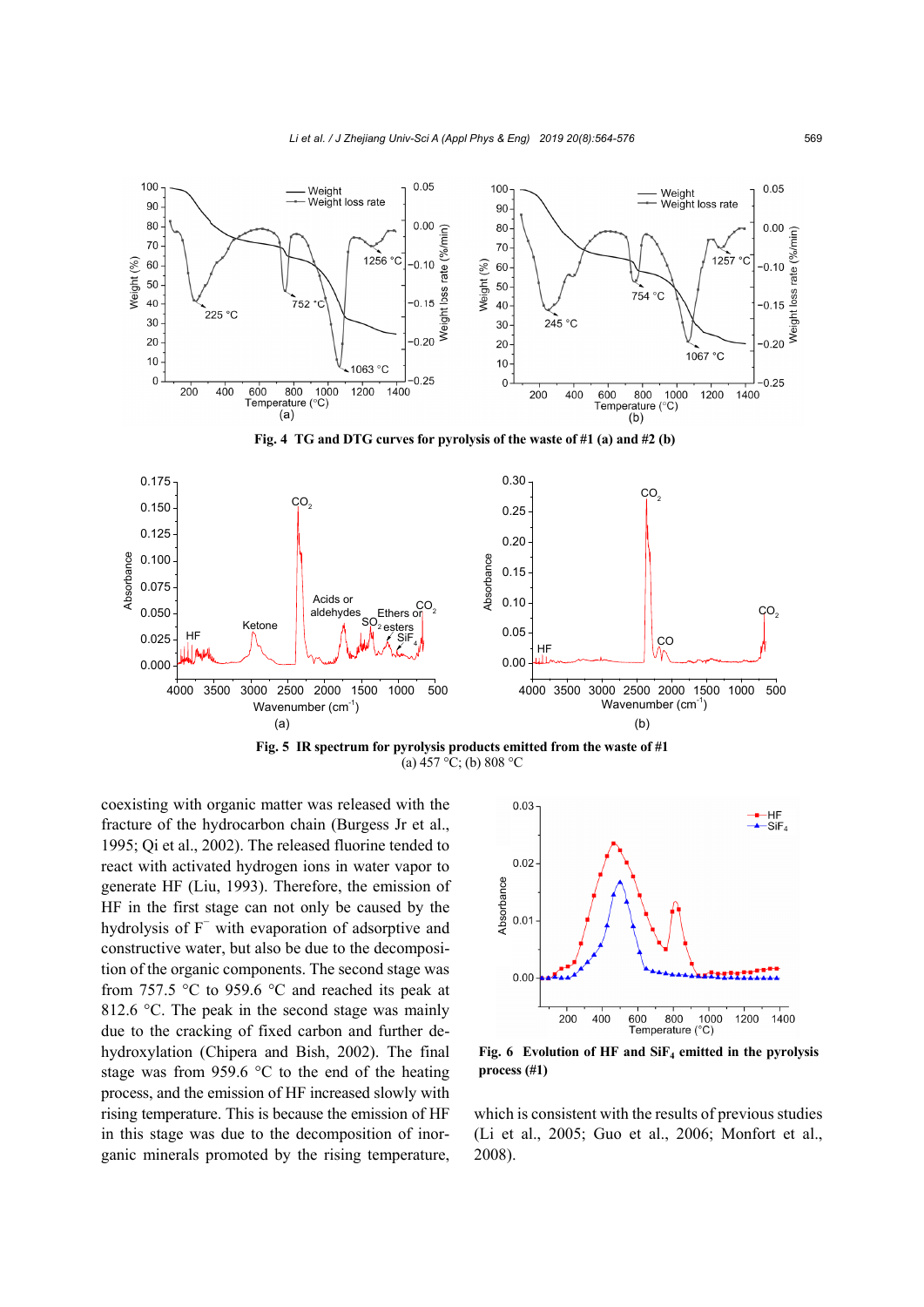HF can corrode  $SiO<sub>2</sub>$  in the sample to generate  $SiF<sub>4</sub>$ , as shown in reaction (4). The emission of  $SiF<sub>4</sub>$ started at 132.6 °C and increased with temperature until it reached a peak at 500.2 °C. Then it decreased gradually with rising temperature and almost no SiF4 was emitted from the sample above 684.0 °C, which is in accord with the results of previous studies (Feng et al., 2012, 2016). It is because the hydrolysis of  $SiF<sub>4</sub>$ is an endothermic reaction (Ignatov et al., 2003). The chemical equilibrium of reaction (4) switches to the opposite direction and  $\text{SiF}_4$  tends to be hydrolyzed into HF at high temperatures. That indicates that the  $SiF<sub>4</sub>$  released from the rotary kiln would be hydrolyzed into HF in the secondary chamber and the burn-out chamber where the temperature was above 1100 °C. Thus, HF was the main form of fluorine gas discharged into the waste heat boiler.

$$
4HF + SiO2 \longrightarrow SiF4 + 2H2O.
$$
 (4)

## **3.2 Concentrations of fluorine in the waste and incineration by-products**

The mean concentrations of fluorine in the waste and incineration by-products are presented in Table 5. It is observed that the descending order of fluorine concentration in the incineration residues is: bottom slag, bag filter ash, boiler ash, and burn-out chamber ash. The fluorine concentration in the fly ash (burnout chamber ash, boiler ash, and bag filter ash) is obviously higher than that in the coal fly ash which is within the broad limits of 0.4–610 mg/kg (Piekos and Paslawska, 1998). The relative enrichment factors (REFs) of fluorine were calculated to illustrate the distribution of fluorine after incineration. The formula is

$$
REF = C_{F, \text{ residue}} \times A_{\text{ash in hazardous waste}} / C_{F, \text{ hazardous waste}}, (5)
$$

where  $C_F$ , residue and  $C_F$ , hazardous waste are the concentrations of fluorine in the residue and hazardous waste, respectively; *A*ash in hazardous waste means the ash content in the hazardous waste. REFs in the bottom slag for #1 and #2 were  $0.161$  and  $0.163$ , respectively, whereas the REFs in the fly ash for #1 and #2 were 0.144 and 0.104, respectively. Qi et al. (2003) suggested that the fluorine in the inorganic minerals would be released above 800 °C. The outlet temperature of the rotary kiln was approximately 770 °C, as illustrated in Table 2, thus causing incomplete release of fluorine and a large amount of fluorine (12425 mg/kg for #1 and 11605 mg/kg for #2) retained in the bottom slag. Meanwhile, a high calcium content was found in the waste, and previous studies (García-Ten et al., 2006; Monfort et al., 2008; Ponsot et al., 2013) indicated that calcium compounds in the waste would react with the HF in the kiln atmosphere to form  $CaF<sub>2</sub>$  below 1000 °C. The outlet temperature of the secondary furnace was about 1170 °C. At that temperature, most of the fluorine would have been released and only a small amount of fluorine, in the complex compounds such as  $CaF_2$ -CaO-Al<sub>2</sub>O<sub>3</sub> and CaF<sub>2</sub>-CaO-SiO<sub>2</sub>, whose decomposition temperature is over 1300 °C (Chattopadhyay and Mitchell, 1990; Qi et al., 2003), would remain in the burn-out chamber ash. With a decrease in the flue gas temperature, HF in the flue gas tended to react with oxides in the incineration residues or be adsorbed on residual carbon particles by physical sorption (Piekos and Paslawska, 1999), thus causing enrichment of fluorine in the boiler ash and bag filter ash. The fluorine concentration in the bag filter ash (6725 mg/kg for #1 and 5085 mg/kg for #2) was higher than that in the boiler ash. The difference of fluorine concentration between boiler ash and bag filter ash can be explained by the fact that the flue gas temperature rapidly cooled down to 170 °C at the outlet of the quench tower and this lower temperature promoted the adsorption of fluorine on the bag filter ash. Nitrogen absorption-desorption isotherms of the boiler ash and bag filter ash were obtained in an AUTOSORB-IQ2-MP instrument (Quantachrome, USA) at 77.35 K, as illustrated in Fig. 7. Brunauer– Emmett–Teller (BET) surface areas (S<sub>BET</sub>) were calculated and found to be quite low, which indicated that the boiler ash and bag filter ash had negligible porosity and the adsorption of fluorine mainly occurred on the exposed surface of the fly ash.

The fluorine concentration in the bag filter ash with the different particle size fractions is illustrated in Fig. 8. It can be seen that the fluorine concentration in the bag filter ash first decreased and then increased with the increase of particle size, which indicated that the fluorine was transferred to the bag filter ash by flue gas entrainment and evaporation-adsorption. The fluorine concentration in the coarse particle fractions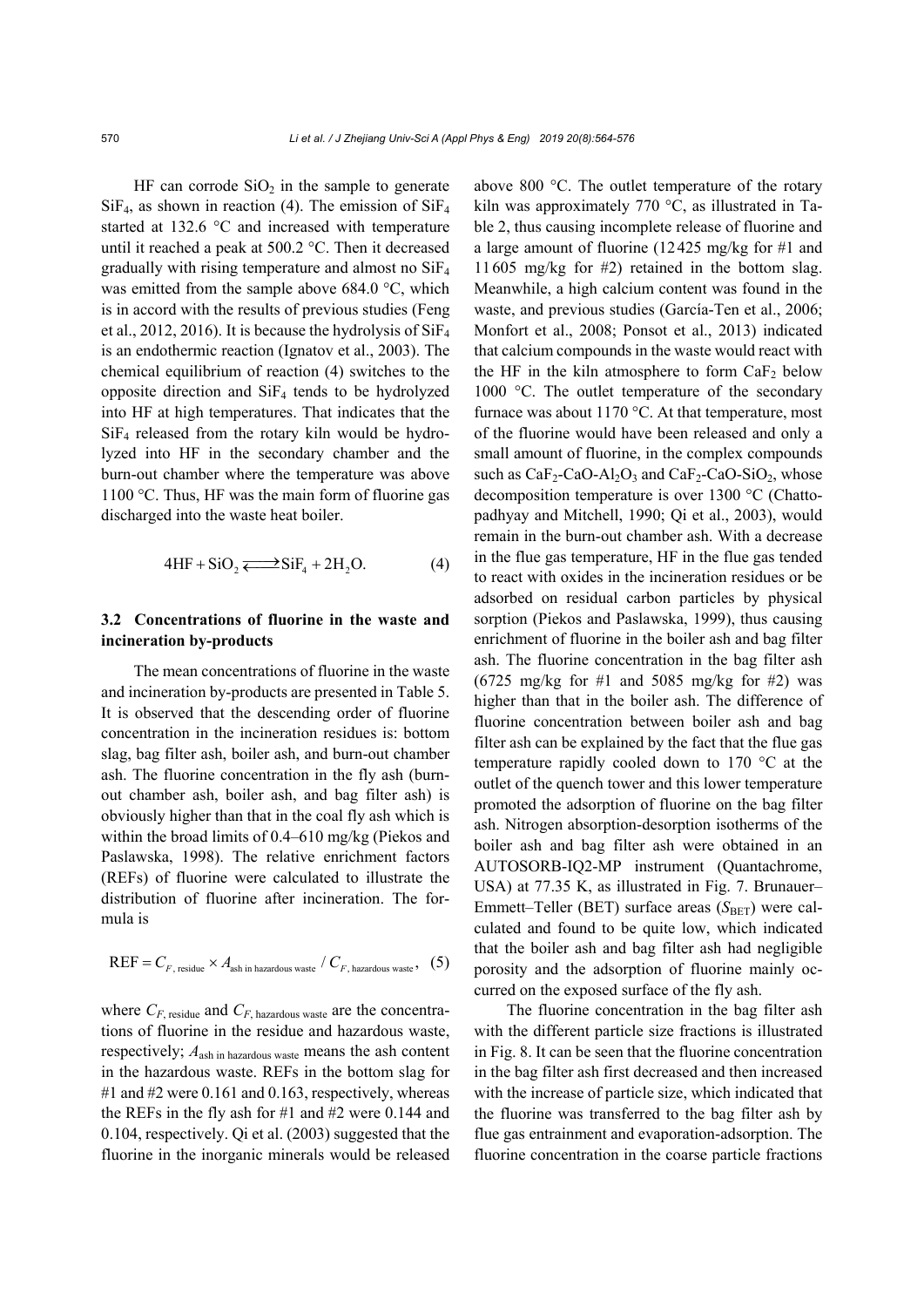

**Fig. 7 Adsorption-desorption isotherms of the boiler ash (a) and bag filter ash (b) for #1**  (a)  $S_{\text{BET}}$ =1.54 m<sup>2</sup>/g; (b)  $S_{\text{BET}}$ =11.01 m<sup>2</sup>/g

increased with the increase of particle size, which can be explained by the fact that the coarse particles were mainly transmitted into the bag filter ash by entrainment and the fluorine in those coarse particles could not be completely released. The larger the particle size, the more difficult it was for fluorine to be released. The fluorine concentration in the fine particle fractions increased with the decrease of the particle size. This change occurred because the surface area of the fine particles increased as the particle size decreased, thus enhancing their absorptivity for gaseous fluoride.

In addition, the mass distribution of fluorine in the bag filter ash with different particle size fractions was calculated by

$$
\omega_{F,i} = c_{F,i}\omega_i/\sum (c_{F,i}\omega_i), \qquad (6)
$$

where  $\omega_{F,i}$  represents the mass distribution of fluorine in a size fraction, and  $\omega_i$  represents the mass distribution of the size fraction;  $c_{F,i}$  is the concentration of fluorine in the size fraction. It was observed in Fig. 9 that the mass distribution of fluorine in the bag filter ash featured a unimodal distribution, and the peak appeared at the size fraction of 106–150 μm.

Particulate fluorine and vapor-phase fluorine in the flue gas were partially absorbed into the absorbent solution of WFGD when the flue gas passed it. The concentrations of fluorine in the absorbent solution and exhaust gas were detected, as noted in Table 5. A high fluorine concentration (88.0 mg/mL for #1 and 69.5 mg/mL for #2) was observed in the absorbent solution, which vastly exceeded the emission limit

**Table 5 Mean concentrations of fluorine in the hazardous waste and incineration by-products** 

| Fluorine concentration       | Value |       |  |  |
|------------------------------|-------|-------|--|--|
|                              | #1    | #2.   |  |  |
| Hazardous waste (mg/kg)      | 16513 | 13568 |  |  |
| Bottom slag (mg/kg)          | 12425 | 11605 |  |  |
| Burn-out chamber ash (mg/kg) | 1398  | 513   |  |  |
| Boiler ash (mg/kg)           | 2965  | 1797  |  |  |
| Bag filter ash $(mg/kg)$     | 6725  | 5085  |  |  |
| Absorbent solution (mg/mL)   | 88.0  | 69.5  |  |  |
| Exhaust gas $(mg/m3)$        | 49    | 29    |  |  |



**Fig. 8 Fluorine concentration in the bag filter ash with different particle size fractions**

(10 mg/L) of the integrated wastewater discharge standard of China (MEE, 1996). The stabilization and removal of fluorine in the absorbent solution is essential to control secondary pollution. The emission of fluorine in the exhaust gas of #1 and #2 met the fluorine emission limit  $(5 \text{ mg/m}^3)$  of the Chinese national emission standard (MEE, 2001).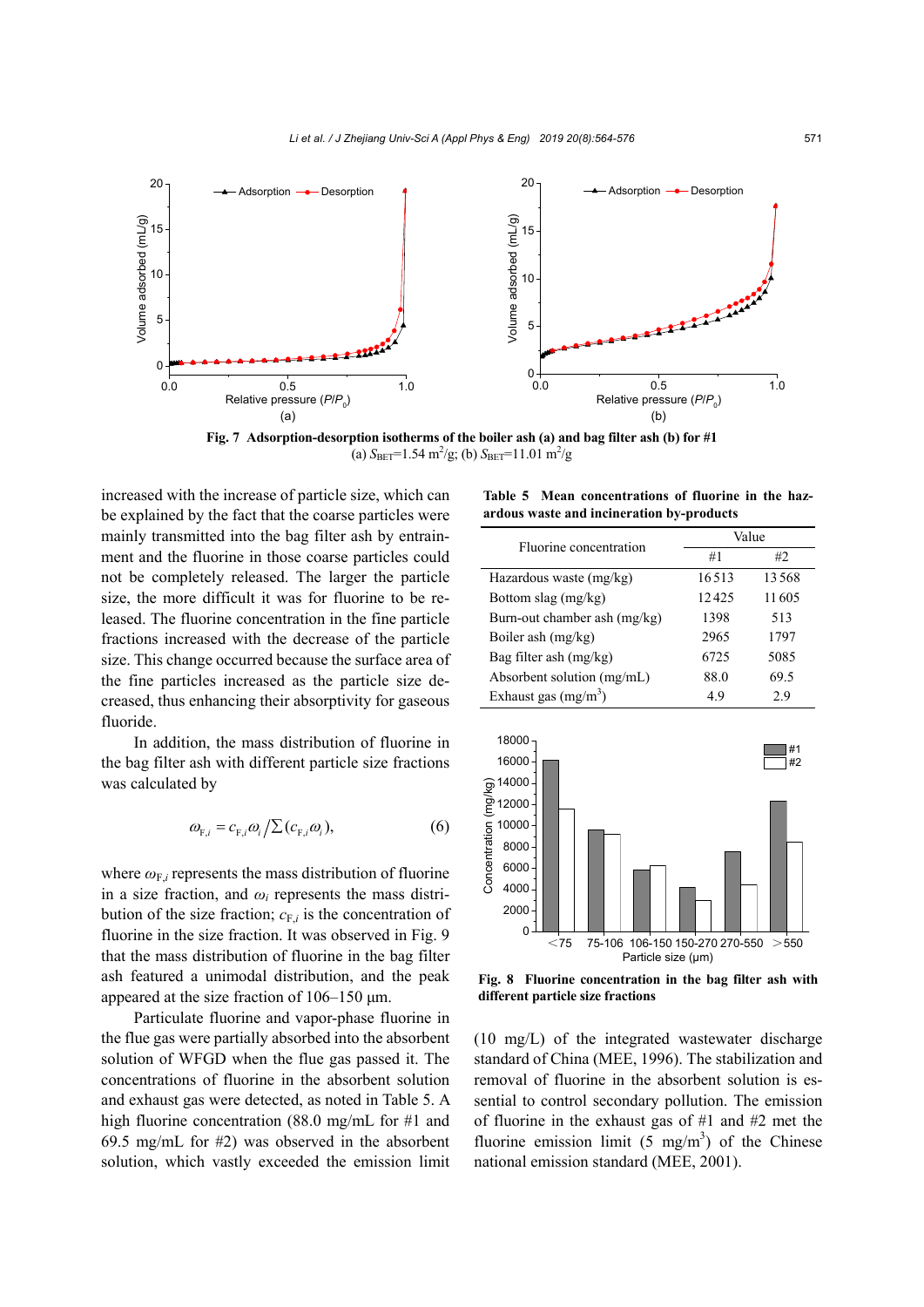

**Fig. 9 Mass distribution of fluorine in the bag filter ash with different particle size fractions**

## **3.3 Mass balance and mass distribution of fluorine in the incineration system**

The mass balance rate of fluorine in the whole incineration system, which is defined as the ratio of the output to the input amount of fluorine, was calculated to verify the reliability of raw data and expressed as follows:

Input<sub>F</sub> = 
$$
M_{HW} \times C_{F,HW}
$$
, (7)  
\nOutput<sub>F</sub> =  $M_{BS} \times C_{F,BS} + M_{BCA} \times C_{F,BCA} + M_{BA} \times C_{F,BA} + M_{BFA} \times C_{F,BFA} + V_{AS} \times C_{F,AS} + V_{EG} \times C_{F,EG}$ , (8)

Mass balance rate =  $\text{Output}_{F}$  / Input<sub> $F$ </sub>, (9)

where  $M_{\text{HW}}$ ,  $M_{\text{BS}}$ ,  $M_{\text{BCA}}$ ,  $M_{\text{BA}}$ ,  $M_{\text{BFA}}$ ,  $V_{\text{AS}}$ , and  $V_{\text{EG}}$ represent the amount of hazardous waste, bottom slag, burn-out chamber ash, boiler ash, bag filter ash, absorbent solution, and exhaust gas, respectively, and are presented in Table 6;  $C_F$  represents the concentration of fluorine. The mass balance rates of fluorine for #1 and #2 were 109.45% and 97.63%, respectively, and within the acceptable error range (Reddy et al., 2005; Zhu et al., 2013).

The relative mass distributions of fluorine for #1 and #2 are shown in Figs. 10 and 11, respectively. It was found that fluorine in the hazardous waste had strong volatility and more than 81.69% of fluorine was released into the flue gas. A small amount of fluorine, 16.64% for #1 and 20.73% for #2, was retained in the solid incineration residues. Meanwhile, the fluorine in the bottom slag made up a large proportion of the fluorine in the solid incineration residues. The proportion of fluorine in the burn-out chamber ash, boiler ash, and bag filter ash was quite small and for each less than 1.16%. Most fluorine (83.24% for #1 and 79.17% for #2) was absorbed into the absorbent solution. The proportion of fluorine discharged into the exhaust gas was low, and the proportion was  $0.12\%$  for #1 and  $0.10\%$  for #2.

**Table 6 The amount of hazardous waste, bottom slag, burn-out chamber ash, boiler ash, bag filter ash, absorbent solution, and exhaust gas of #1 and #2** 

| Item                       | Value  |        |  |  |
|----------------------------|--------|--------|--|--|
|                            | #1     | #2     |  |  |
| Hazardous waste (t)        | 86.32  | 93.46  |  |  |
| Bottom slag (t)            | 17.42  | 19.53  |  |  |
| Burn-out chamber ash (t)   | 7.87   | 7.58   |  |  |
| Boiler ash (t)             | 5.21   | 6.51   |  |  |
| Bag filter ash (t)         | 2.49   | 2.83   |  |  |
| Absorbent solution $(m^3)$ | 14.76  | 14.11  |  |  |
| Exhaust gas $(m^3)$        | 376350 | 437390 |  |  |

The concentrations of fluorine in the upstream and downstream flue of the WFGD system were also detected, as shown in Table 7. It was observed that the fluorine absorption efficiency of the WFGD system was more than 98%. Particulate fluorine made up a large proportion (98.2% for #1 and 97.3% for #2) of the fluorine in the upstream flue of WFGD system, whereas fluorine primarily existed in the form of vapor-phase fluorine in the downstream flue. The bag filter used in the incineration system had a removal efficiency of over 99% for particulates larger than 10 μm. Meanwhile, the filter used in the sampling had a removal efficiency of more than 99.9% for particulates larger than 0.3 μm. Therefore, it was indicated that most fluorine (98.2% for #1 and 97.3% for #2) remained in the particulates with particle size between 0.3 and 10 μm in the upstream flue of the WFGD system. No particulate fluorine was detected in the downstream flue of the system, demonstrating that it could effectively remove particulate fluorine from the flue gas. Additionally, small droplets of the absorbent solution were entrained in the flue gas and humidity increased significantly in the downstream flue of the WFGD system. It was found that fluorine almost entirely existed in the water vapor or in the droplets in the downstream flue of the WFGD system.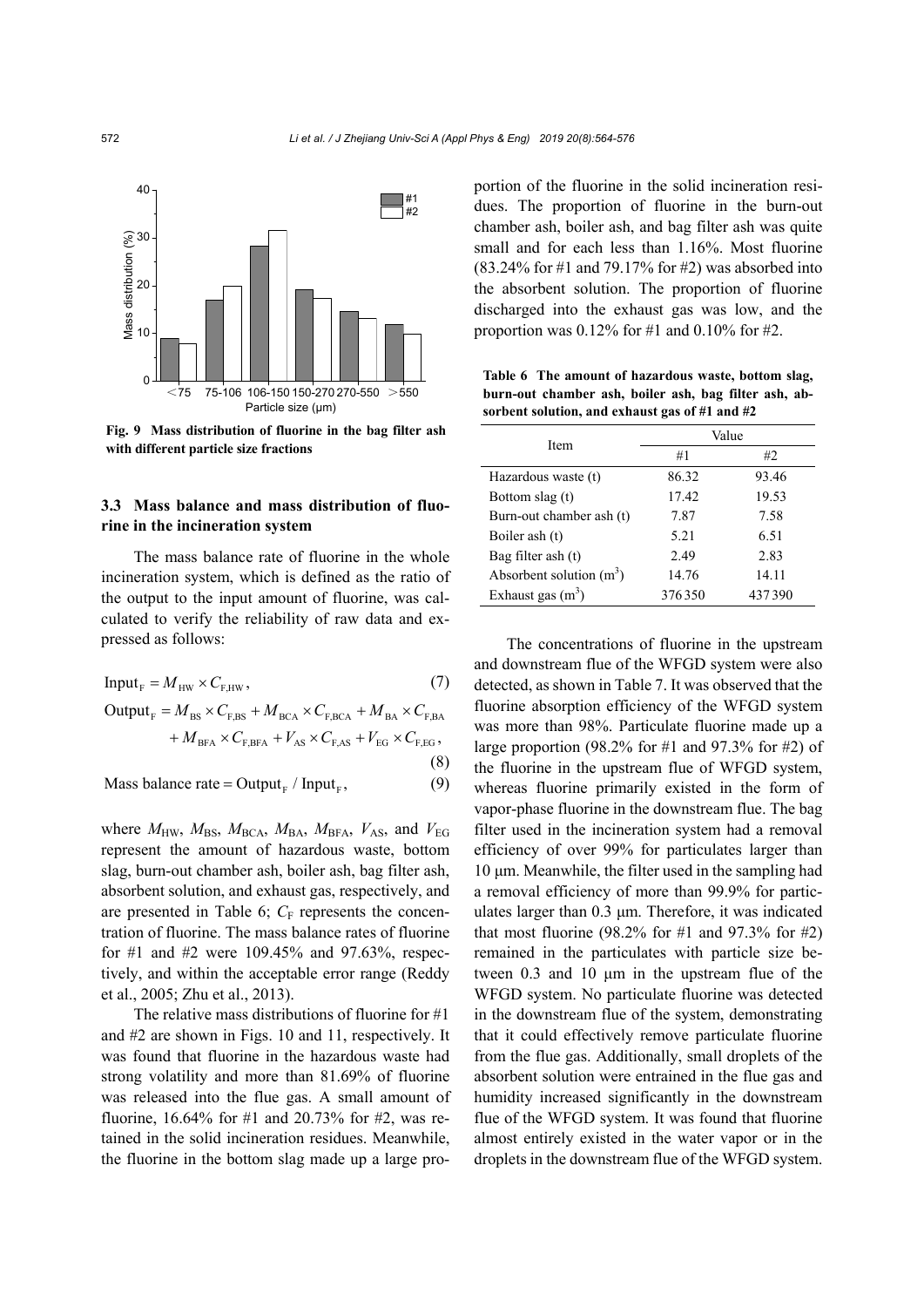| Con-<br>dition | Concentration in upstream flue $(mg/m3)$ |             | Concentration in downstream flue $(mg/m3)$ |                                     |               |                     |          |
|----------------|------------------------------------------|-------------|--------------------------------------------|-------------------------------------|---------------|---------------------|----------|
|                | Particulate                              | Vapor-phase | Total                                      | Vapor-phase fluorine<br>Particulate |               | Total               |          |
|                | fluorine                                 | fluorine    | fluorine                                   | fluorine                            | $C_{\rm FWV}$ | $C_{\mathrm{F,ep}}$ | fluorine |
| #1             | 192.0                                    |             | 195.5                                      | ND                                  | 2.9           | ND                  | 2.9      |
| #2             | 240.7                                    |             | 247.4                                      | ND                                  | 4.9           | ND                  | 4.9      |

**Table 7 Mean concentrations of fluorine in the upstream and downstream flue of the WFGD system** 

*C*<sub>F,wv</sub>: concentration of fluorine in the water vapor or in the droplets; *C*<sub>F,gp</sub>: concentration of gaseous-phase fluorine; ND: non-detected



**Fig. 10 Relative mass distribution of fluorine in the incineration system for #1**



**Fig. 11 Relative mass distribution of fluorine in the incineration system for #2**

Therefore, a mist eliminator was needed for the further removal of fluorine in the downstream flue of the WFGD system.

## **3.4 Occurrence of fluorine in the incineration residues**

The form of occurrence of fluorine in the incineration residues was investigated using an SCE test. The relative mass proportions of the different forms of fluorine for #1 and #2 are presented in Figs. 12 and 13, respectively. The five studied occurrence forms of fluorine were detected in the bottom slag, in which

fluorine mainly existed in residual form. The existence of organically bound fluorine in the bottom slag indicated incomplete incineration in the rotary kiln. Only residual and acid-soluble fluorine were found in the burn-out chamber ash, which demonstrated that the high temperature in the burn-out chamber promoted the release of water-soluble, exchangeable, and organically bound fluorine. With a decrease in the flue gas temperature, the adsorption of fluorine on the boiler ash and bag filter ash was enhanced. The proportions of water-soluble and exchangeable fluorine in the boiler ash and bag filter ash increased remarkably, especially in respect of the proportion of these two forms of fluorine in the bag filter ash. The proportions of water-soluble, exchangeable, and acidsoluble fluorine in the boiler ash and bag filter ash were both over 80%. Under natural leaching conditions, water-soluble, exchangeable, and acid-soluble fluorine are prone to leaching and cause potential contamination to soil and groundwater. The stabilization and removal of fluorine in the boiler ash and bag filter are therefore needed to control the secondary pollution by the fluorine.

The recovery percentage of fluorine was calculated by

Recovery = 
$$
(C_{wa,i} + C_{ex,i} + C_{ac,i} + C_{or,i} + C_{re,i}) / C_{F,i}
$$
, (10)

where  $C_{wa,i}$ ,  $C_{ex,i}$ ,  $C_{ac,i}$ ,  $C_{or,i}$ , and  $C_{re,i}$  represent the concentrations of fluorine in the water-soluble, exchangeable, acid-soluble, organically bound, and residual fraction, respectively; *i* represents a certain kind of incineration residue;  $C_{F,i}$  represents the concentration of fluorine in the incineration residue. It was observed in Figs. 12 and 13 that the recovery percentages of fluorine in the incineration residues were in the range 92.4%–106.3%, which indicated the high reliability of the SCE results.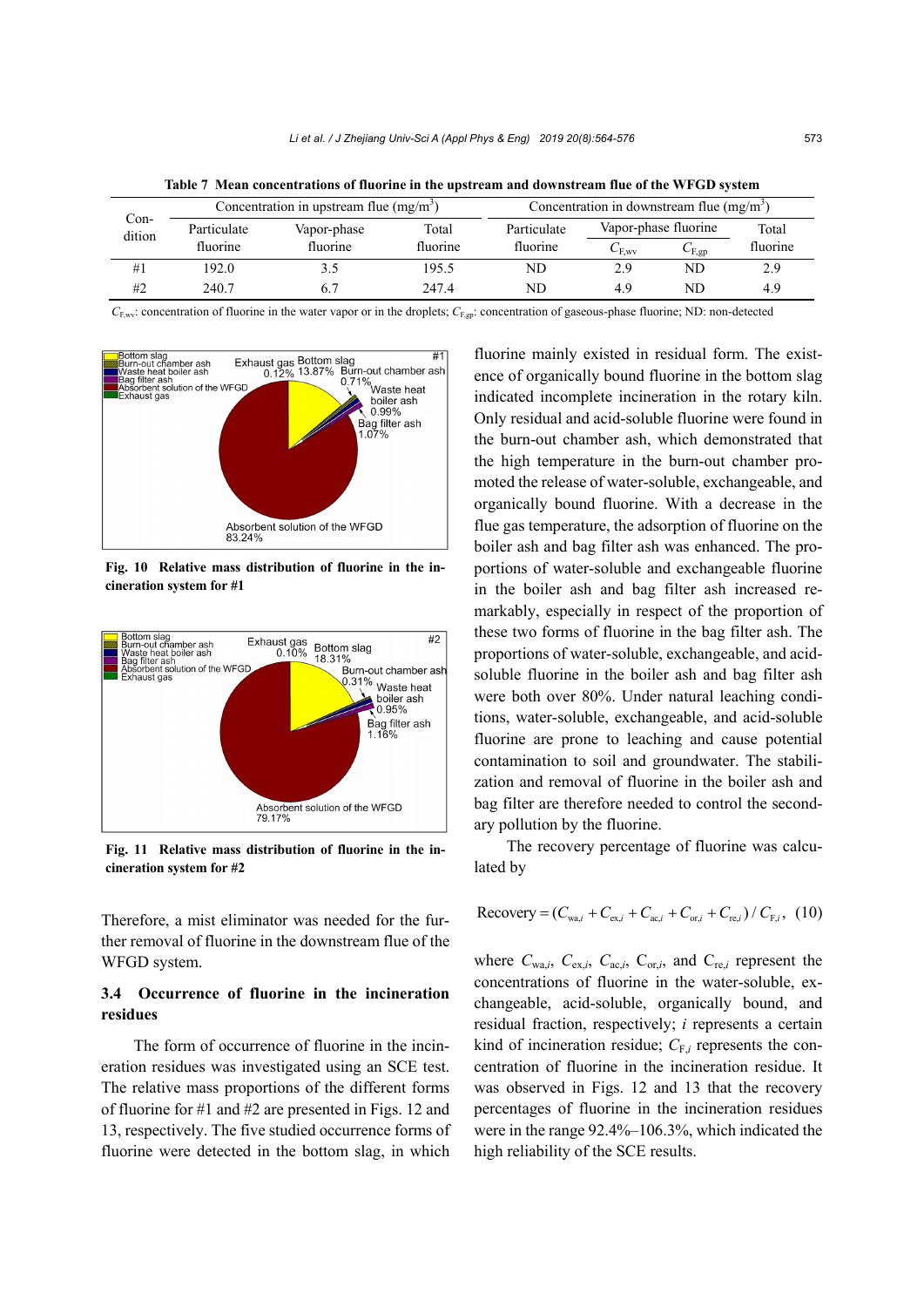

**Fig. 12 Relative mass proportion of different occurrence forms of fluorine in the incineration residues of #1**



**Fig. 13 Relative mass proportion of different occurrence forms of fluorine in the incineration residues of #2**

## **4 Conclusions**

The evolution and distribution of fluorine during the incineration of fluorine-containing waste were investigated in a full-scale hazardous waste incinerator. TG-FTIR analysis showed that fluorine in the waste was mainly released in the form of HF and SiF4 during pyrolysis. The release of HF could be divided into three temperature ranges: 123.5–757.5 °C, 757.5–959.6 °C, and >959.6 °C. The emission of HF in the first stage may be caused by the hydrolysis of F− with evaporation of water and decomposition of organic components. The emission of HF in the second stage was due to the cracking of fixed carbon and further dehydroxylation, while the emission of HF

above 959.6 °C was caused by the decomposition of inorganic minerals. HF can corrode  $SiO<sub>2</sub>$  in the sample to form  $SiF<sub>4</sub>$ . The emission of  $SiF<sub>4</sub>$  was mainly concentrated between 132.6 °C and 684.0 °C. Si $F_4$ tended to be hydrolyzed into HF at high temperatures and almost no  $SiF<sub>4</sub>$  was emitted from the sample above 684.0 °C.

Fluorine in the waste had strong volatility and less than 20.73% of the fluorine was retained in the incineration residues. The descending order of fluorine concentration in the incineration residue was as follows: bottom slag, bag filter ash, boiler ash, and burn-out chamber ash. The WFGD system had an absorption efficiency of over 98% for fluorine in the flue gas and a large amount (83.24% for #1 and 79.17% for #2) of fluorine was absorbed into the absorbent solution. The proportion of fluorine discharged into the exhaust gas was below 0.12%. Particulate fluorine made up a large proportion (98.2% for #1 and  $97.3\%$  for #2) of the fluorine in the upstream flue of the WFGD system, whereas fluorine in the downstream flue of the WFGD system almost existed in the water vapor or in the droplets.

SCE test results indicated that the five studied occurrence forms of fluorine were detected in the bottom slag. Only residual and acid-soluble fluorine were found in the burn-out chamber ash. High temperature promoted the release of water-soluble, exchangeable, and organically bound fluorine in the burn-out chamber ash. The adsorption of fluorine on the boiler ash and bag filter ash was enhanced as the flue gas temperature decreased, and the proportion of water-soluble and exchangeable fluorine increased. The proportions of water-soluble, exchangeable, and acid-soluble fluorine in the boiler ash and bag filter ash were both over 80%.

## **Contributors**

Wen-han LI did the experiment and wrote the first draft of the manuscript. Zeng-yi MA put forward overarching research methodology and revised the final version. Jian-hua YAN was responsible for coordinating the research activity planning and execution. Qun-xing HUANG and Xu-guang JIANG revised and edited the final version.

## **Conflict of interest**

Wen-han LI, Zeng-yi MA, Jian-hua YAN, Qun-xing HUANG, and Xu-guang JIANG declare that they have no conflict of interest.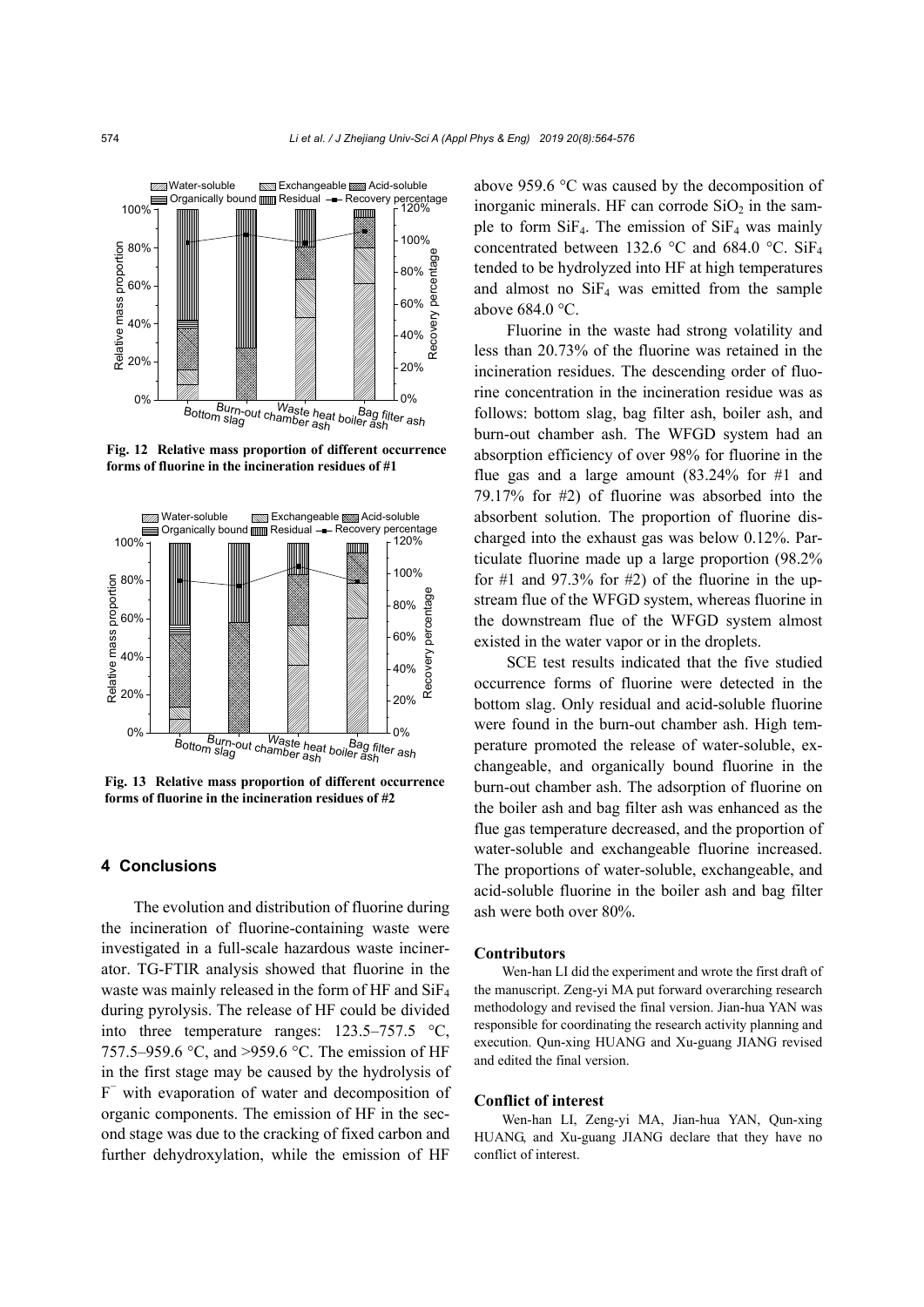#### **References**

Ahamad T, Alshehri SM, 2012. TG–FTIR–MS (evolved gas analysis) of bidi tobacco powder during combustion and pyrolysis. *Journal of Hazardous Materials*, 199-200: 200-208.

https://doi.org/10.1016/j.jhazmat.2011.10.090

- AQSIQ (General Administration of Quality Supervision, Inspection and Quarantine of the People's Republic of China), SA (Standardization Administration of the People's Republic of China), 2014. Determination of Fluorine in Coal, GB/T 4633-2014. National Standards of People's Republic of China (in Chinese).
- Bauer CF, Andren AW, 1985. Emissions of vapor-phase fluorine and ammonia from the Columbia coal-fired power plant. *Environmental Science & Technology*, 19(11): 1099-1103.

https://doi.org/10.1021/es00141a014

- Burgess Jr JD, Zachariah MR, Tsang W, et al., 1995. Thermochemical and chemical kinetic data for fluorinated hydrocarbons. *Progress in Energy and Combustion Science*, 21(6):453-529.
	- https://doi.org/10.1016/0360-1285(95)00009-7
- Chattopadhyay S, Mitchell A, 1990. Thermochemistry of calcium oxide and calcium hydroxide in fluoride slags. *Metallurgical Transactions B*, 21(4):621-627. https://doi.org/10.1007/bf02654240
- Chipera SJ, Bish DL, 2002. Thermal evolution of fluorine from smectite and kaolinite. *Clays and Clay Minerals*, 50(1): 38-46.

https://doi.org/10.1346/000986002761002658

- Feng YH, Jiang XG, Chi Y, et al., 2012. Volatilization behavior of fluorine in fluoroborate residue during pyrolysis. *Environmental Science & Technology*, 46(1):307- 311.
	- https://doi.org/10.1021/es202828k
- Feng YH, Jiang XG, Chen DZ, 2016. The emission of fluorine gas during incineration of fluoroborate residue. *Journal of Hazardous Materials*, 308:91-96.

https://doi.org/10.1016/j.jhazmat.2016.01.024

Finkelman RB, 2004. Potential health impacts of burning coal beds and waste banks. *International Journal of Coal Geology*, 59(1-2):19-24.

https://doi.org/10.1016/j.coal.2003.11.002

- García-Ten J, Monfort E, Gomez P, et al., 2006. Influence of calcite content on fluorine compound emissions during ceramic tile firing. *Journal of Ceramic Processing Research*, 7(1):75-82.
- González I, Galán E, Miras A, 2006. Fluorine, chlorine and sulphur emissions from the Andalusian ceramic industry (Spain)—proposal for their reduction and estimation of threshold emission values. *Applied Clay Science*, 32(3-4): 153-171.

https://doi.org/10.1016/j.clay.2005.07.005

Guo SQ, Yang JL, Liu ZY, 2006. The fate of fluorine and chlorine during thermal treatment of coals. *Environmen-* *tal Science & Technology*, 40(24):7886-7889. https://doi.org/10.1021/es0604562

- He ZL, Zhou QX, Xie ZM, 1998. Soil-chemical Balances of Pollution and Beneficial Elements. China Environmental Science Press, Beijing, China, p.276-303 (in Chinese).
- Ignatov SK, Sennikov PG, Chuprov LA, et al., 2003. Thermodynamic and kinetic parameters of elementary steps in gas-phase hydrolysis of SiF4. Quantum-chemical and FTIR spectroscopic studies. *Russian Chemical Bulletin*, 52(4):837-845. https://doi.org/10.1023/A:1024431805512
- Li CS, Suzuki K, 2009. Kinetic analyses of biomass tar pyrolysis using the distributed activation energy model by TG/DTA technique. *Journal of Thermal Analysis and Calorimetry*, 98(1):261-266. https://doi.org/10.1007/s10973-009-0151-z

- Li W, Lu HL, Chen HK, et al., 2005. Volatilization behavior of fluorine in coal during fluidized-bed pyrolysis and CO2-gasification. *Fuel*, 84(4):353-357. https://doi.org/10.1016/j.fuel.2004.09.008
- Li WH, Ma ZY, Huang QX, et al., 2018. Distribution and leaching characteristics of heavy metals in a hazardous waste incinerator. *Fuel*, 233:427-441. https://doi.org/10.1016/j.fuel.2018.06.041
- Liu YZ, 1993. Manual for Physicochemical Properties of Inorganic Substances and Important Reaction Equation. Chengdu University of Science and Technology Press, Chengdu, China (in Chinese).
- Luo KL, 2005. Arsenic content and distribution pattern in Chinese coals. *Toxicological & Environmental Chemistry*, 87(4):427-438.

https://doi.org/10.1080/02772240500286418

- MEE (Ministry of Ecology and Environment of the People's Republic of China), 1996. Integrated Wastewater Discharge Standard, GB 8978-1996. National Standards of People's Republic of China (in Chinese).
- MEE (Ministry of Ecology and Environment of the People's Republic of China), 2001. Pollution Control Standard for Hazardous Wastes Incineration, GB 18484-2001. National Standards of People's Republic of China (in Chinese).
- MEE (Ministry of Ecology and Environment of the People's Republic of China), 2013. Stationary Source Emissiondetermination of Hydrogen Fluoride-ion Chromatography, HJ 688-2013. National Standards of People's Republic of China (in Chinese).
- Monfort E, García-Ten J, Celades I, et al., 2008. Evolution of fluorine emissions during the fast firing of ceramic tile. *Applied Clay Science*, 38(3-4):250-258. https://doi.org/10.1016/j.clay.2007.03.001
- Piekos R, Paslawska S, 1998. Leaching characteristics of fluoride from coal fly ash. *Fluoride*, 31(4):188-192.
- Piekos R, Paslawska S, 1999. Fluoride uptake characteristics of fly ash. *Fluoride*, 32(1):14-19.
- Ponsot I, Falcone R, Bernardo E, 2013. Stabilization of